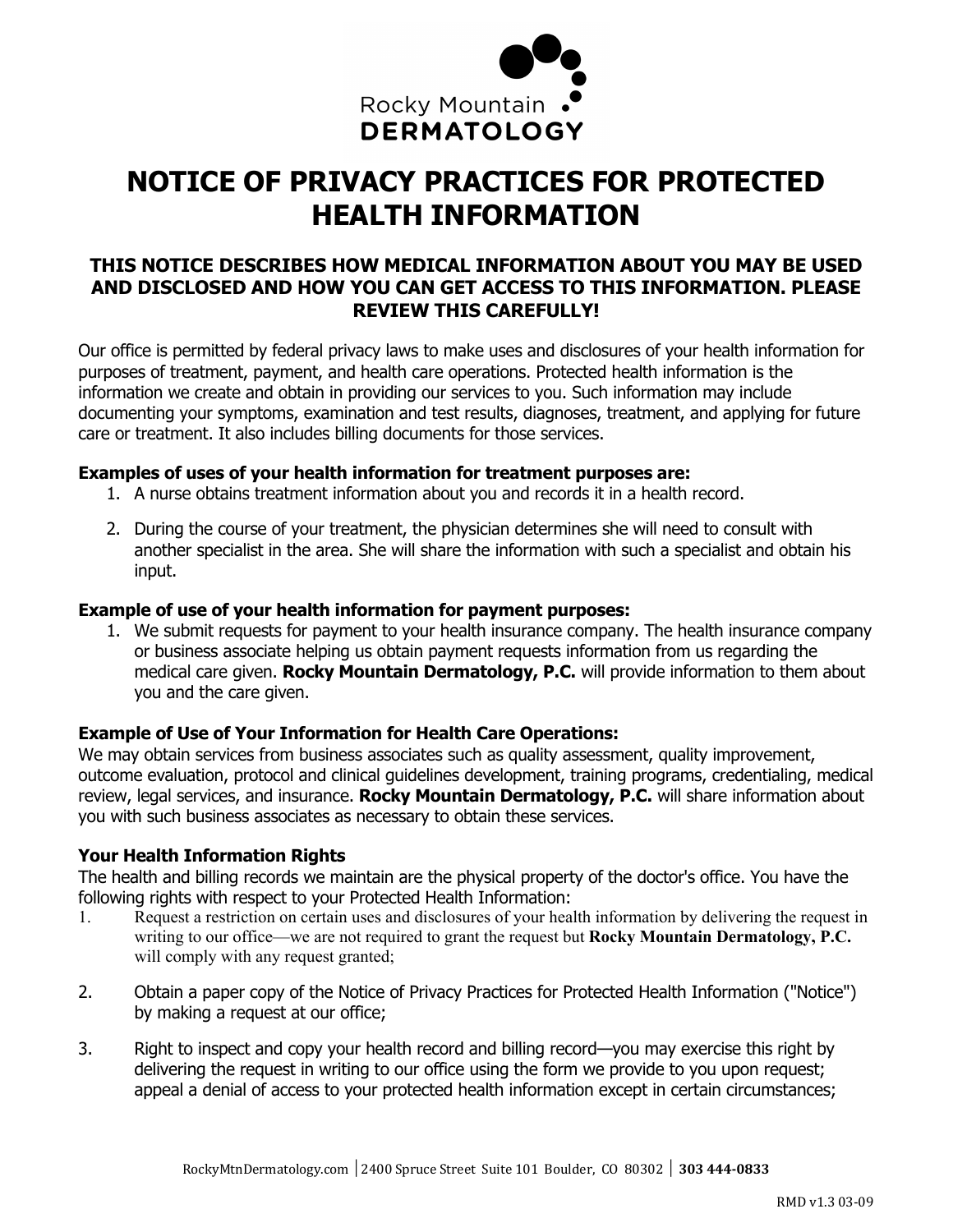- 4. Right to request that your health care record be amended to correct incomplete or incorrect information by delivering a written request to our office using the form we provide to you upon request. (The physician or other health care provider is not required to make such amendments); you may file a statement of disagreement if your amendment is denied, and require that the request for amendment and any denial be attached in all future disclosures of your protected health information;
- 5. Right to receive an accounting of disclosures of your health information as required to be maintained by law by delivering a written request to our office using the form we provide to you upon request. An accounting will not include internal uses of information for treatment, payment, or operations, disclosures made to you or made at your request, or disclosures made to family members or friends in the course of providing care;
- 6. Right to confidential communication by requesting that communication of your health information be made by alternative means or at an alternative location by delivering the request in writing to our office using the form we give you upon request; and,

If you want to exercise any of the above rights, please contact **Rocky Mountain Dermatology**, in person or in writing, during normal hours. We will provide you with assistance on the steps to take to exercise your rights.

You have the right to review this Notice before signing the consent authorizing use and disclosure of your protected health information for treatment, payment, and health care operations purposes.

### **Our Responsibilities**

The office is required to:

- 1. Maintain the privacy of your health information as required by law;
- 2. Provide you with a notice as to our duties and privacy practices as to the information we collect and maintain about you;
- 3. Abide by the terms of this Notice;
- 4. Notify you if we cannot accommodate a requested restriction or request;
- 5. Accommodate your reasonable requests regarding methods to communicate health information with you; and
- 6. Accommodate your request for an accounting of disclosures.

We reserve the right to amend, change, or eliminate provisions in our privacy practices and access practices, and to enact new provisions regarding the protected health information we maintain. If our information practices change, CMS will amend our Notice. You are entitled to receive a revised copy of the Notice by calling and requesting a copy of our "Notice" or by visiting our office and picking up a copy.

## **To Request Information or File a Complaint**

If you have questions, want additional information, or want to report a problem regarding the handling of your information, you may contact **Rocky Mountain Dermatology at (303) 444-0833**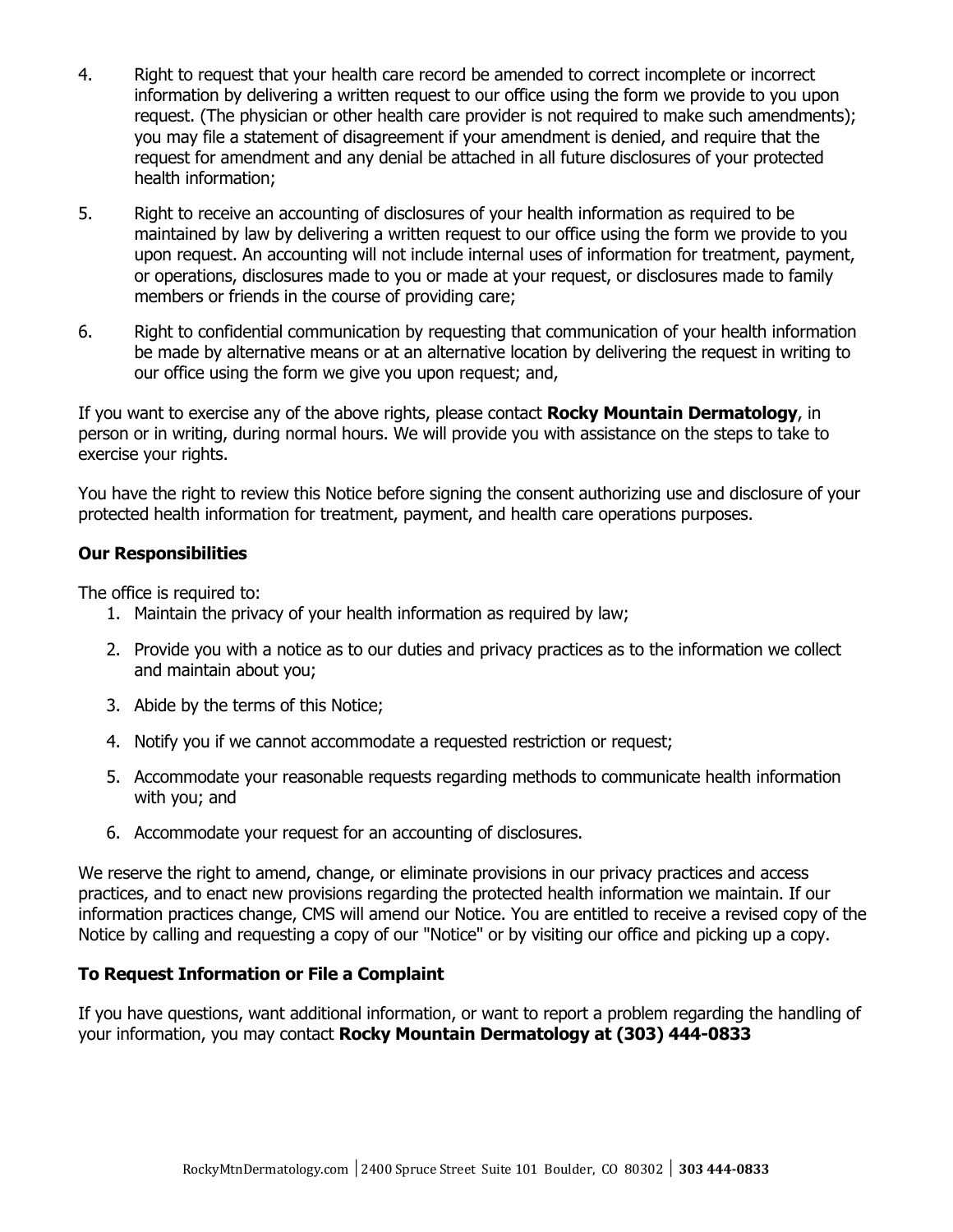Additionally, if you believe your privacy rights have been violated, you may file a written complaint at our office by delivering the written complaint to **Rocky Mountain Dermatology**. You may also file a complaint by mailing it or e-mailing it to the Secretary of Health and Human Services whose street address and e-mail address is Office for Civil Rights, U.S. DHHS 1961 Stout Street - Room 1426 Denver, CO 80294 (303) 844-2024; (303) 844-3439 (TDD); (303) 844-2025 FAX

- 1. We cannot, and will not, require you to waive the right to file a complaint with the Secretary of Health and Human Services (HHS) as a condition of receiving treatment from the office.
- 2. We cannot, and will not, retaliate against you for filing a complaint with the Secretary of Health and Human Services.

#### **Following is a List of Other Uses and Disclosures Allowed by the Privacy Rule Patient Contact**

We may contact you to provide you with appointment reminders, with information about treatment alternatives, or with information about other health-related benefits and services that may be of interest to you. We may contact you as part of a fund raising effort.

### **Notification—Opportunity to Agree or Object**

Unless you object we may use or disclose your protected health information to notify, or assist in notifying, a family member, personal representative, or other person responsible for your care, about your location, and about your general condition, or your death.

Communication with Family—Using our best judgment, we may disclose to a family member, other relative, close personal friend, or any other person you identify, health information relevant to that person's involvement in your care or in payment for such care if you do not object or in an emergency.

We may use and disclose your protected health information to assist in disaster relief efforts.

#### **Opportunity to Agree or Object Not Required**

#### **PUBLIC HEALTH ACTIVITIES**

Controlling Disease—As required by law, we may disclose your protected health information to public health or legal authorities charged with preventing or controlling disease, injury, or disability.

Child Abuse & Neglect –We may disclose protected health information to public authorities as allowed by law to report child abuse or neglect.

Food and Drug Administration (FDA)—We may disclose to the FDA your protected health information relating to adverse events with respect to food, supplements, products and product defects, or post-marketing surveillance information to enable product recalls, repairs, or replacements.

#### **VICTIMS OF ABUSE, NEGLECT, OR DOMESTIC VIOLENCE**

We can disclose protected health information to governmental authorities to the extent the disclosure is authorized by statute or regulation and in the exercise of professional judgment the doctor believes the disclosure is necessary to prevent serious harm to the individual or other potential victim.

#### **OVERSIGHT AGENCIES**

Federal law allows us to release your protected health information to appropriate health oversight agencies or for health oversight activities to include audits, civil, administrative or criminal investigations: inspections; licensures or disciplinary actions; and for similar reasons related to the administration of healthcare.